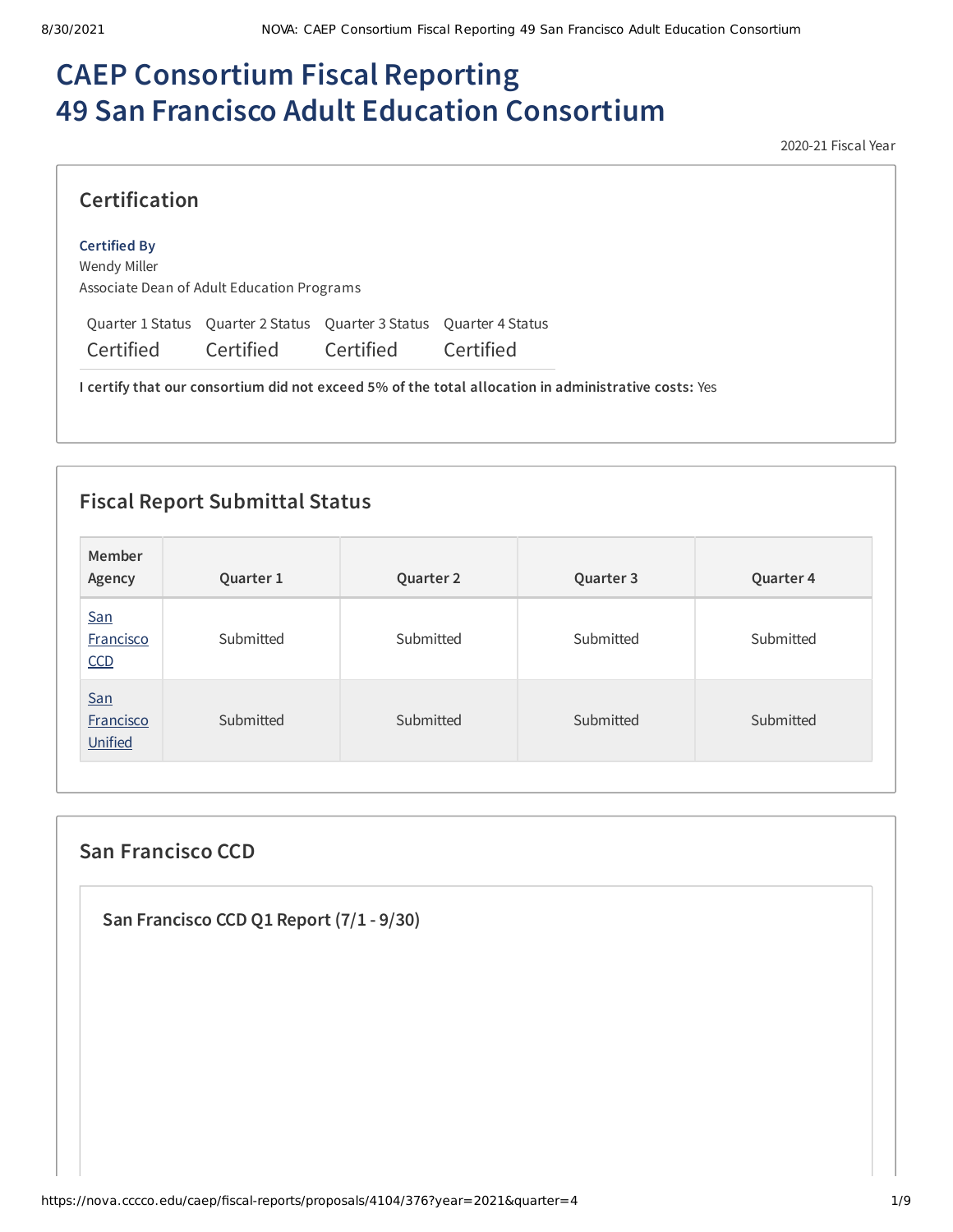| <b>Object Code</b>                                     | Year to<br>Date (YTD)<br>Expenditure | <b>YTD</b><br>Forecast | $\frac{0}{0}$<br>Expended<br>of YTD<br>Forecast | Project<br><b>Budget</b> | $\frac{0}{0}$<br><b>Expended</b><br>of Overall<br><b>Budget</b> | <b>Budget</b><br>Remaining |
|--------------------------------------------------------|--------------------------------------|------------------------|-------------------------------------------------|--------------------------|-----------------------------------------------------------------|----------------------------|
| 1000 - Instructional Salaries                          | \$241,755                            | \$288,144              | 83.9%                                           | \$1,920,962              | 12.59%                                                          | \$1,679,207                |
| 2000 - Non-Instructional<br><b>Salaries</b>            | \$104,645                            | \$120,472              | 86.86%                                          | \$481,887                | 21.72%                                                          | \$377,242                  |
| 3000 - Employee Benefits                               | \$124,692                            | \$126,150              | 98.84%                                          | \$840,997                | 14.83%                                                          | \$716,305                  |
| 4000 - Supplies and Materials                          | \$0                                  | \$25,143               | $0\%$                                           | \$167,619                | $0\%$                                                           | \$167,619                  |
| 5000 - Other Operating<br><b>Expenses and Services</b> | \$24,741                             | \$29,250               | 84.58%                                          | \$195,000                | 12.69%                                                          | \$170,259                  |
| 6000 - Capital Outlay                                  | \$0                                  | \$29,250               | $0\%$                                           | \$195,000                | $0\%$                                                           | \$195,000                  |
| 7000 - Other Outgo                                     | \$0                                  | \$0                    | 100%                                            | \$0                      | 100%                                                            | \$0                        |
| <b>Indirect Costs</b>                                  | \$25,315                             | \$28,511               | 88.79%                                          | \$190,073                | 13.32%                                                          | \$164,758                  |
| <b>Totals</b>                                          | \$521,148                            | \$646,919              | 80.56%                                          | \$3,991,538              | 13.06%                                                          | \$3,470,390                |

#### **Corrective Action Plan**

Due to continuing local COVID-19 restrictions CCSF was unable to complete some planned activities during the first quarter of FY 20-21, specifically PD (travel), Mission Center computer lab upgrades, and the Mission Family Resource Center. We are currently looking at new projects or initiatives to improve service to our ABE/ASE/ESL students in the coming months, and anticipate spending in most categories will be on track in the next two quarters.

## **Summary of Activities:**

During Q1 CCSF has used AEP funding to support the training of AE faculty to develop courses for online delivery, and online course development for Transitional Studies and ESL. Most of our expenditures in this quarter were to maintain the level of adult education services in the county by supporting a portion of the the cost of instruction for noncredit ESL and Transitional Studies sections that, were it not for AEP funding, the college would not have been able to offer. Other expenditures include the purchase of various platforms and software licenses to enhance the online learning experience for our AE students, such as Newsela and Pronto, and Certiport testing services for our NC business students. Additionally we have contracted with Language Line Services to provide document translation and ondemand interpretation services for our virtual student service counters.

> **Status** Submitted

# **San Francisco CCD Q2 Report (10/1 - 12/31)**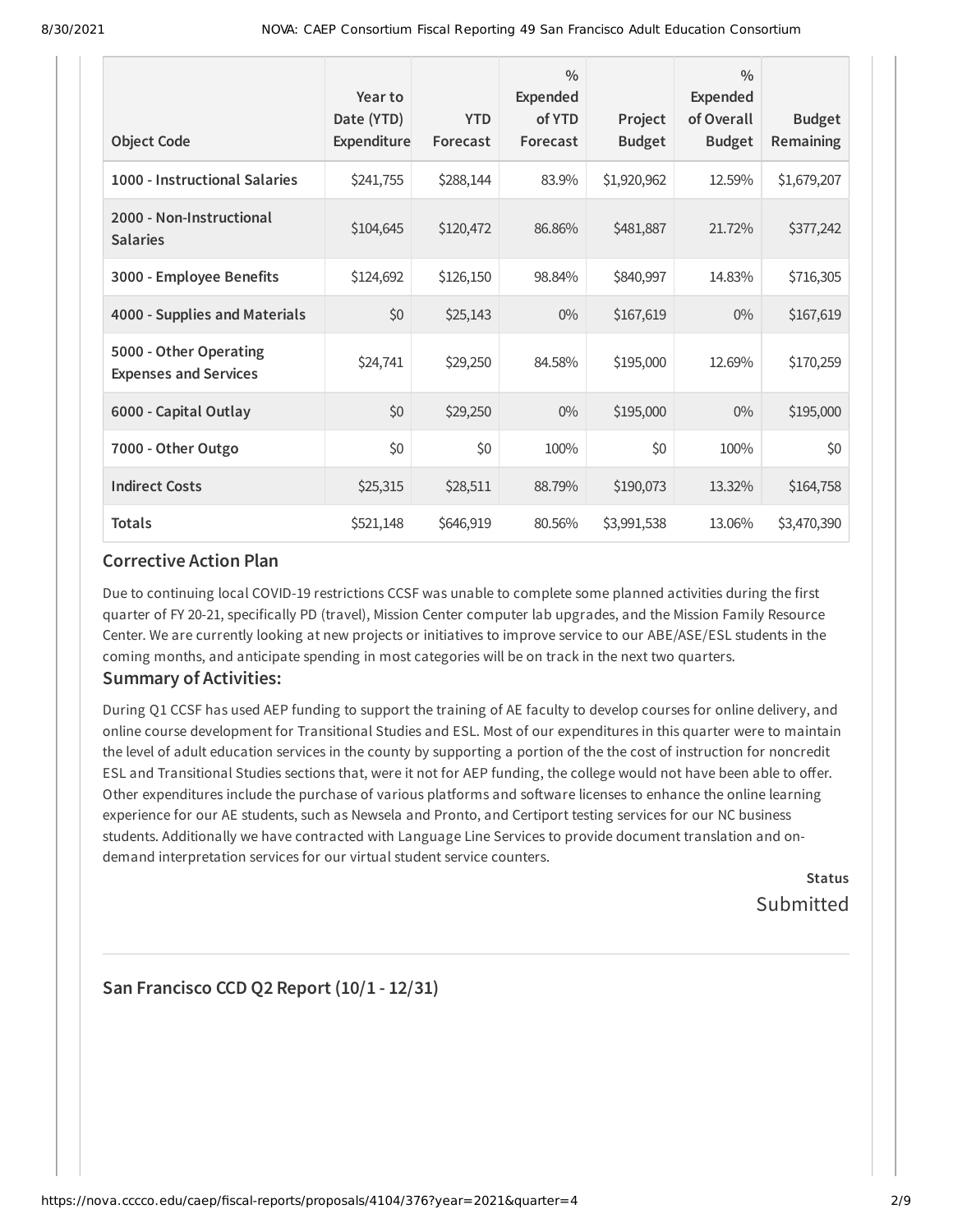| <b>Object Code</b>                                     | Year to<br>Date (YTD)<br>Expenditure | <b>YTD</b><br>Forecast | $\frac{0}{0}$<br><b>Expended</b><br>of YTD<br>Forecast | Project<br><b>Budget</b> | $\frac{0}{0}$<br><b>Expended</b><br>of Overall<br><b>Budget</b> | <b>Budget</b><br>Remaining |
|--------------------------------------------------------|--------------------------------------|------------------------|--------------------------------------------------------|--------------------------|-----------------------------------------------------------------|----------------------------|
| 1000 - Instructional Salaries                          | \$571,605                            | \$960,481              | 59.51%                                                 | \$1,920,962              | 29.76%                                                          | \$1,349,357                |
| 2000 - Non-Instructional<br><b>Salaries</b>            | \$187,084                            | \$240,944              | 77.65%                                                 | \$481,887                | 38.82%                                                          | \$294,803                  |
| 3000 - Employee Benefits                               | \$245,031                            | \$420,499              | 58.27%                                                 | \$840,997                | 29.14%                                                          | \$595,966                  |
| 4000 - Supplies and Materials                          | \$2,267                              | \$67,048               | 3.38%                                                  | \$167,619                | 1.35%                                                           | \$165,352                  |
| 5000 - Other Operating<br><b>Expenses and Services</b> | \$24,741                             | \$78,000               | 31.72%                                                 | \$195,000                | 12.69%                                                          | \$170,259                  |
| 6000 - Capital Outlay                                  | \$0                                  | \$78,000               | $0\%$                                                  | \$195,000                | $0\%$                                                           | \$195,000                  |
| 7000 - Other Outgo                                     | \$0                                  | \$0                    | 100%                                                   | \$0                      | 100%                                                            | \$0                        |
| <b>Indirect Costs</b>                                  | \$51,536                             | \$76,029               | 67.78%                                                 | \$190,073                | 27.11%                                                          | \$138,537                  |
| <b>Totals</b>                                          | \$1,082,264                          | \$1,921,000            | 56.34%                                                 | \$3,991,538              | 27.11%                                                          | \$2,909,274                |

#### **Corrective Action Plan**

CCSF is underspent in 4000 Supplies and Materials (originally intended for in-person meetings and PD), and 6000 Capital Outlay (originally intended to complete the upgrade of smart classrooms at the Mission Campus, and to fund the Family Resource Center). Both of these are on hold while we are operating remotely. We will re-budget and move some of these funds into personnel expenses, and continue to monitor our ability to complete projects currently on hold due to the pandemic. If there are opportunities to make progress on them, we will do so.

#### **Summary of Activities:**

During Q2 CCSF used AEP funding to support training AE faculty and online course development for TRST and ESL. Most of our expenditures in this quarter were to maintain the level of adult education services in the county by supporting a portion of the the cost of instruction for noncredit ESL and TRST sections that, were it not for AEP funding, the college would not have been able to offer. Expenditures include increased online help desk capabilities, and additional wifi hotspots for students. We continue to fund Language Line Services to provide document translation and on-demand interpretation services for our virtual student service counters and online learning how-to's. This quarter we began our collaborative planning process for 2021-22. We are engaging with departments that serve AE students, and including the noncredit student voice. The dialog is focused on student needs, equitable access to services, evidence-based best practices, and measurable results.

> **Status** Submitted

# **Allocation Year Closeout: 2018-19**

I have reviewed the financial reports for my agency and confirm that all funds for this allocation year have been spent.

## **2018-19 Reverted Funds:** \$0 **2018-19 Status** Closed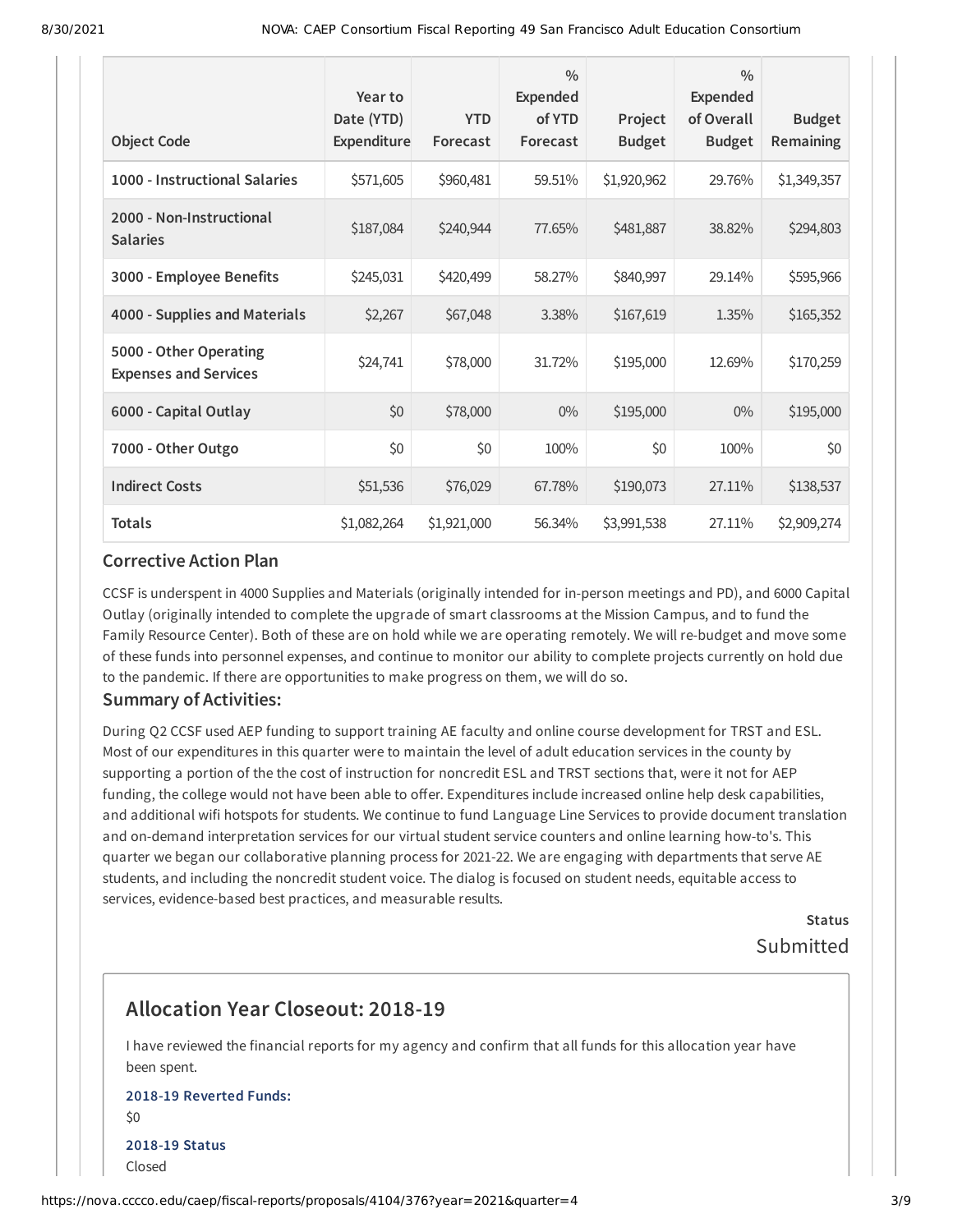#### **Submitting Authority**

Wendy Miller, Associate Dean of Adult Education Programs

## **San Francisco CCD Q3 Report (1/1 - 3/31)**

|                                                        | Year to                   |                        | $\frac{0}{0}$<br><b>Expended</b> |                          | $\frac{0}{0}$<br><b>Expended</b> |                            |
|--------------------------------------------------------|---------------------------|------------------------|----------------------------------|--------------------------|----------------------------------|----------------------------|
| <b>Object Code</b>                                     | Date (YTD)<br>Expenditure | <b>YTD</b><br>Forecast | of YTD<br>Forecast               | Project<br><b>Budget</b> | of Overall<br><b>Budget</b>      | <b>Budget</b><br>Remaining |
| 1000 - Instructional Salaries                          | \$934,346                 | \$1,440,722            | 64.85%                           | \$1,920,962              | 48.64%                           | \$986,616                  |
| 2000 - Non-Instructional<br><b>Salaries</b>            | \$256,514                 | \$361,415              | 70.97%                           | \$481,887                | 53.23%                           | \$225,373                  |
| 3000 - Employee Benefits                               | \$405,616                 | \$630,748              | 64.31%                           | \$840,997                | 48.23%                           | \$435,381                  |
| 4000 - Supplies and Materials                          | \$2,267                   | \$125,714              | 1.8%                             | \$167,619                | 1.35%                            | \$165,352                  |
| 5000 - Other Operating<br><b>Expenses and Services</b> | \$66,167                  | \$146,250              | 45.24%                           | \$195,000                | 33.93%                           | \$128,833                  |
| 6000 - Capital Outlay                                  | \$0                       | \$146,250              | $0\%$                            | \$195,000                | $0\%$                            | \$195,000                  |
| 7000 - Other Outgo                                     | \$0                       | \$0                    | 100%                             | \$0                      | 100%                             | \$0                        |
| <b>Indirect Costs</b>                                  | \$83,246                  | \$142,555              | 58.4%                            | \$190,073                | 43.8%                            | \$106,827                  |
| <b>Totals</b>                                          | \$1,748,156               | \$2,993,654            | 58.4%                            | \$3,991,538              | 43.8%                            | \$2,243,382                |

#### **Corrective Action Plan**

CCSF is underspent in 4000 Supplies and Materials (originally intended for in-person meetings and PD), and 6000 Capital Outlay (originally intended to complete the upgrade of smart classrooms at the Mission Campus, and to fund the Family Resource Center). Both of these are on hold while we are operating remotely. We will re-budget and move some of these funds into personnel expenses, and continue to monitor our ability to complete projects currently on hold due to the pandemic. If there are opportunities to make progress on them, we will do so.

#### **Summary of Activities:**

During Q3 CCSF used AEP funding to support training AE faculty and online course development for TRST and ESL. Most of our expenditures in this quarter were to maintain the level of adult education services in the county by supporting a portion of the the cost of instruction for noncredit ESL and TRST sections that, were it not for AEP funding, the college would not have been able to offer. Expenditures include increased online help desk capabilities, and additional wifi hotspots for students. We continue to fund Language Line Services to provide document translation and on-demand interpretation services for our virtual student service counters and online learning how-to's. This quarter we continue our collaborative planning process for 2021-22. We are engaging with departments that serve AE students, and including the noncredit student voice. The dialog is focused on student needs, equitable access to services, evidence-based best practices, and measurable results.

> **Status** Submitted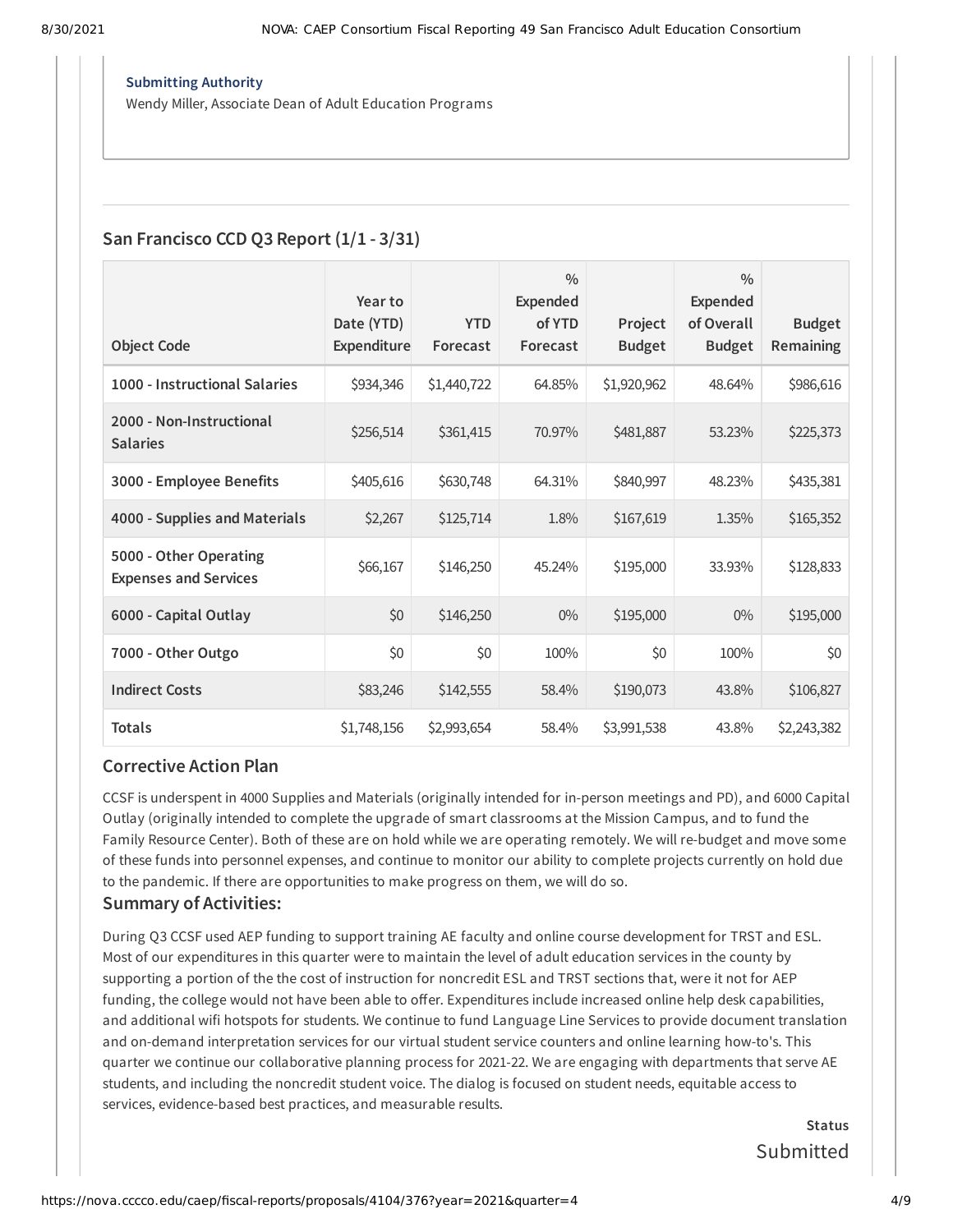# **San Francisco CCD Q4 Report (4/1 - 6/30)**

| <b>Object Code</b>                                     | Year to<br>Date (YTD)<br>Expenditure | <b>YTD</b><br>Forecast | $\frac{0}{0}$<br>Expended<br>of YTD<br>Forecast | Project<br><b>Budget</b> | $\frac{0}{0}$<br>Expended<br>of Overall<br><b>Budget</b> | <b>Budget</b><br><b>Remaining</b> |
|--------------------------------------------------------|--------------------------------------|------------------------|-------------------------------------------------|--------------------------|----------------------------------------------------------|-----------------------------------|
| 1000 - Instructional Salaries                          | \$1,285,366                          | \$1,920,962            | 66.91%                                          | \$1,920,962              | 66.91%                                                   | \$635,596                         |
| 2000 - Non-Instructional<br><b>Salaries</b>            | \$373,026                            | \$481,887              | 77.41%                                          | \$481,887                | 77.41%                                                   | \$108,861                         |
| 3000 - Employee Benefits                               | \$581,123                            | \$840,997              | 69.1%                                           | \$840,997                | 69.1%                                                    | \$259,874                         |
| 4000 - Supplies and Materials                          | \$2,267                              | \$167,619              | 1.35%                                           | \$167,619                | 1.35%                                                    | \$165,352                         |
| 5000 - Other Operating<br><b>Expenses and Services</b> | \$90,346                             | \$195,000              | 46.33%                                          | \$195,000                | 46.33%                                                   | \$104,654                         |
| 6000 - Capital Outlay                                  | \$0                                  | \$195,000              | $0\%$                                           | \$195,000                | $0\%$                                                    | \$195,000                         |
| 7000 - Other Outgo                                     | \$0                                  | \$0                    | 100%                                            | \$0                      | 100%                                                     | \$0                               |
| <b>Indirect Costs</b>                                  | \$116,607                            | \$190,073              | 61.35%                                          | \$190,073                | 61.35%                                                   | \$73,466                          |
| <b>Totals</b>                                          | \$2,448,735                          | \$3,991,538            | 61.35%                                          | \$3,991,538              | 61.35%                                                   | \$1,542,803                       |

I certify that our agency did not exceed the allowed indirect rate as directed in the Adult Education Program **Guidance:** Yes

## **Summary of Activities:**

During Q4 CCSF used AEP funding to support training AE faculty and online course development for TRST and ESL. Most of our expenditures in this quarter were to maintain the level of adult education services in the county by supporting a portion of the cost of instruction for noncredit ESL and TRST sections that, were it not for AEP funding, the college would not have been able to offer. Expenditures include increased online help desk capabilities and additional WIFI hotspots for students. We continue to fund Language Line Services to provide document translation and on-demand interpretation services for our virtual student service counters and online learning how-to's. This quarter we continued our collaborative planning process for 2021-22. We are engaging with departments that serve AE students and including the noncredit student voice. The dialog is focused on student needs, equitable access to services, evidence-based best practices, and measurable results.

> **Status** Submitted

# **San Francisco Unified**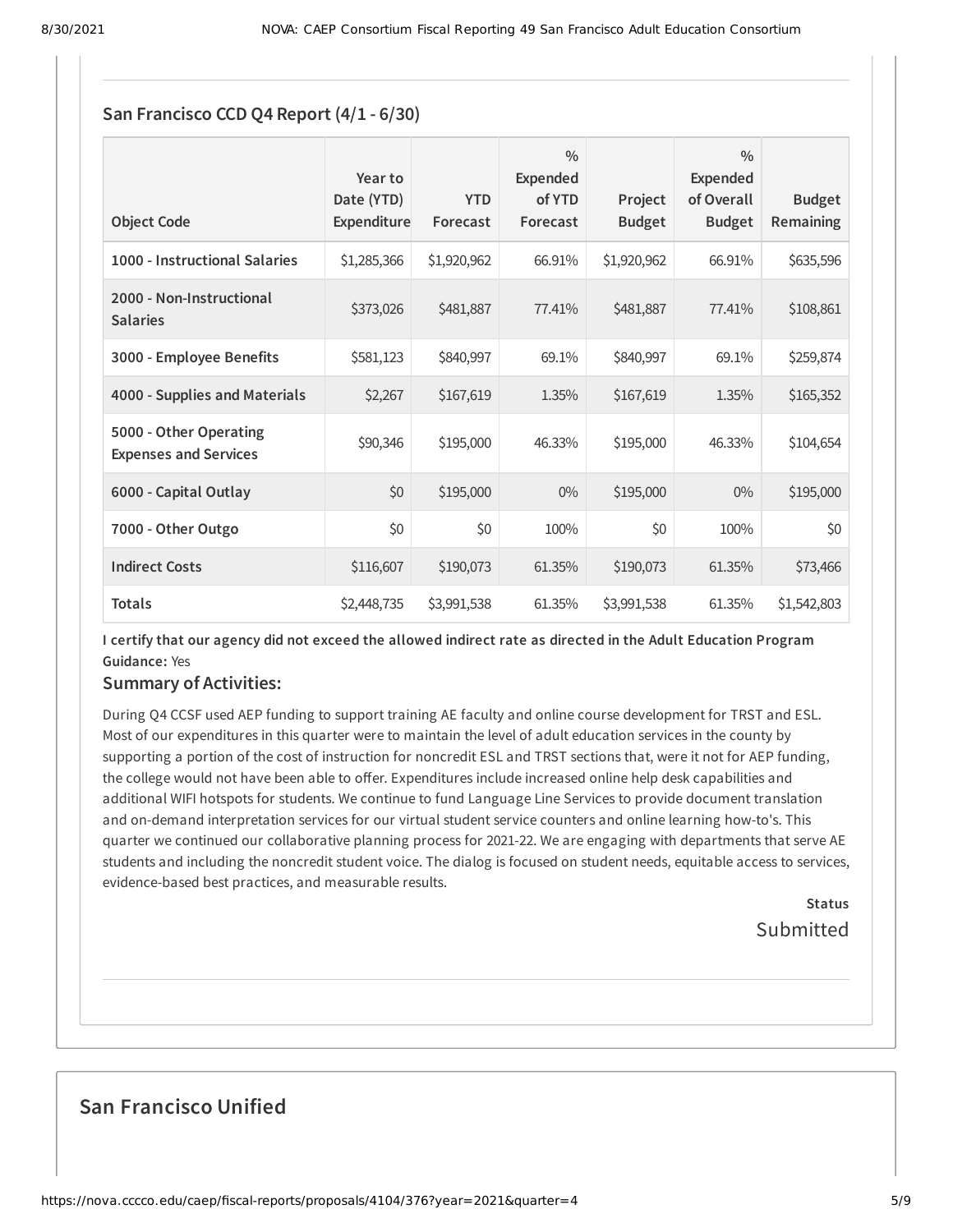| <b>Object Code</b>                                     | Year to<br>Date (YTD)<br>Expenditure | <b>YTD</b><br>Forecast | $\frac{0}{0}$<br>Expended<br>of YTD<br>Forecast | Project<br><b>Budget</b> | $\frac{0}{0}$<br><b>Expended</b><br>of Overall<br><b>Budget</b> | <b>Budget</b><br><b>Remaining</b> |
|--------------------------------------------------------|--------------------------------------|------------------------|-------------------------------------------------|--------------------------|-----------------------------------------------------------------|-----------------------------------|
| 1000 - Instructional Salaries                          | \$47,460                             | \$52,180               | 90.95%                                          | \$217,418                | 21.83%                                                          | \$169,958                         |
| 2000 - Non-Instructional<br><b>Salaries</b>            | \$4,312                              | \$6,237                | 69.13%                                          | \$25,989                 | 16.59%                                                          | \$21,677                          |
| 3000 - Employee Benefits                               | \$18,894                             | \$20,433               | 92.47%                                          | \$85,138                 | 22.19%                                                          | \$66,244                          |
| 4000 - Supplies and Materials                          | \$163                                | \$6,744                | 2.42%                                           | \$67,444                 | 0.24%                                                           | \$67,281                          |
| 5000 - Other Operating<br><b>Expenses and Services</b> | \$0                                  | \$0                    | 100%                                            | \$0                      | 100%                                                            | \$0                               |
| 6000 - Capital Outlay                                  | \$0                                  | \$0                    | 100%                                            | \$0                      | 100%                                                            | \$0                               |
| 7000 - Other Outgo                                     | \$0                                  | \$0                    | 100%                                            | \$0                      | 100%                                                            | \$0                               |
| <b>Indirect Costs</b>                                  | \$0                                  | \$0                    | 100%                                            | \$12,857                 | $0\%$                                                           | \$12,857                          |
| <b>Totals</b>                                          | \$70,829                             | \$85,595               | 82.75%                                          | \$408,846                | 17.32%                                                          | \$338,017                         |

## **Summary of Activities:**

Determined how to provide support services to students in the COVID environment, including access to a Chromebook and internet to be able to attend online courses. Provided SFUSD students ages 18+ with expanded college transition counseling, "on-ramp" college and career readiness courses, and access to CCSF through noncredit and credit recovery classes offered at multiple CCSF locations.

> **Status** Submitted

**San Francisco Unified Q2 Report (10/1 - 12/31)**

**San Francisco Unified Q1 Report (7/1 - 9/30)**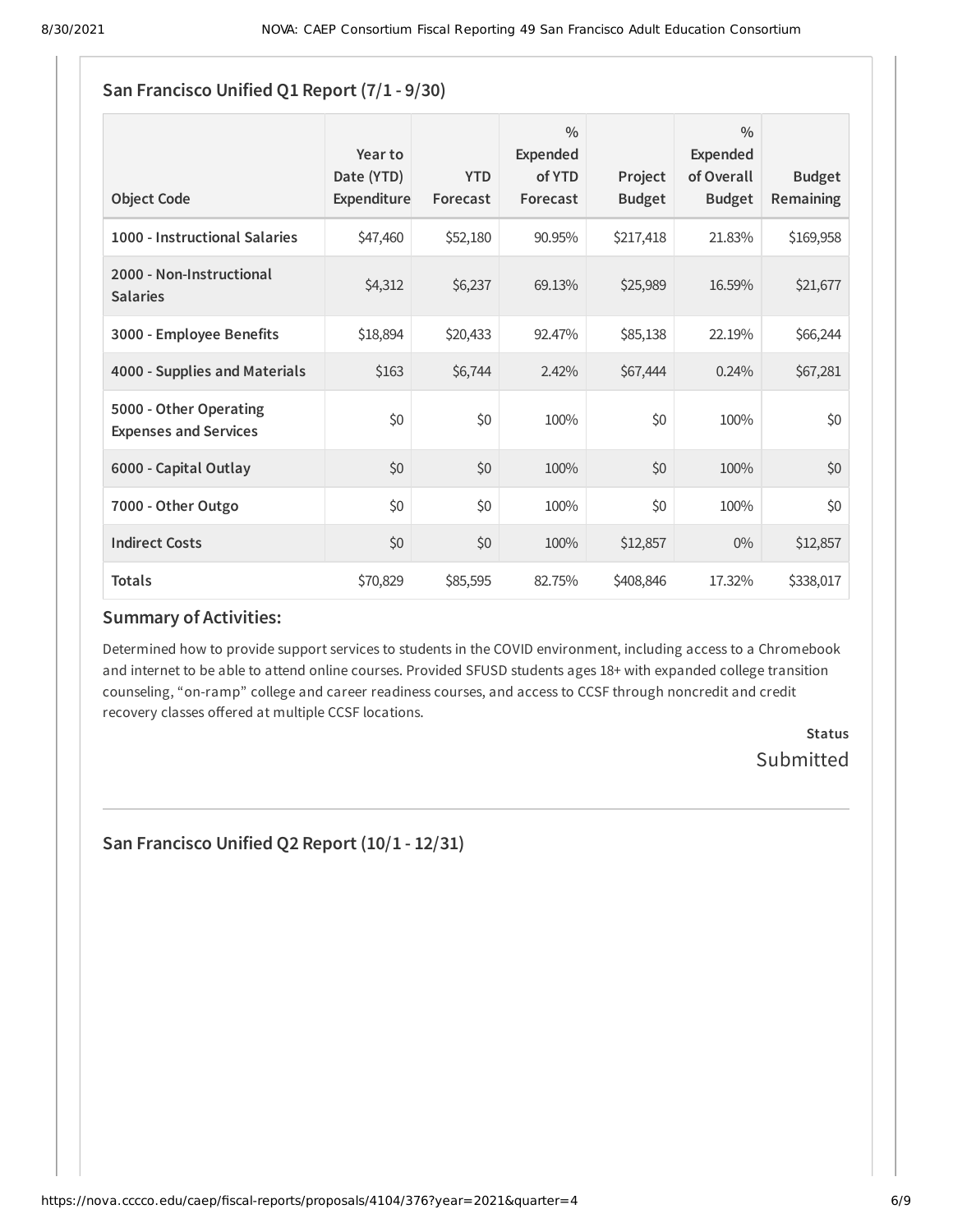| <b>Object Code</b>                                     | Year to<br>Date (YTD)<br>Expenditure | <b>YTD</b><br>Forecast | $\frac{0}{0}$<br>Expended<br>of YTD<br>Forecast | Project<br><b>Budget</b> | $\frac{0}{0}$<br><b>Expended</b><br>of Overall<br><b>Budget</b> | <b>Budget</b><br>Remaining |
|--------------------------------------------------------|--------------------------------------|------------------------|-------------------------------------------------|--------------------------|-----------------------------------------------------------------|----------------------------|
| 1000 - Instructional Salaries                          | \$96,702                             | \$52,180               | 185.32%                                         | \$217,418                | 44.48%                                                          | \$120,716                  |
| 2000 - Non-Instructional<br><b>Salaries</b>            | \$8,293                              | \$6,237                | 132.96%                                         | \$25,989                 | 31.91%                                                          | \$17,696                   |
| 3000 - Employee Benefits                               | \$38,231                             | \$20,433               | 187.1%                                          | \$85,138                 | 44.9%                                                           | \$46,907                   |
| 4000 - Supplies and Materials                          | \$393                                | \$6,744                | 5.83%                                           | \$67,444                 | 0.58%                                                           | \$67,051                   |
| 5000 - Other Operating<br><b>Expenses and Services</b> | \$0                                  | \$0                    | 100%                                            | \$0                      | 100%                                                            | \$0                        |
| 6000 - Capital Outlay                                  | \$0                                  | \$0                    | 100%                                            | \$0                      | 100%                                                            | \$0                        |
| 7000 - Other Outgo                                     | \$0                                  | \$0                    | 100%                                            | \$0                      | 100%                                                            | \$0                        |
| <b>Indirect Costs</b>                                  | \$4,567                              | \$0                    | 100%                                            | \$12,857                 | 35.52%                                                          | \$8,290                    |
| <b>Totals</b>                                          | \$148,186                            | \$85,595               | 173.12%                                         | \$408,846                | 36.24%                                                          | \$260,660                  |

#### **Summary of Activities:**

Providing support services to students in the COVID environment, including access to a Chromebook and internet to be able to attend online courses. Provided SFUSD students ages 18+ with expanded college transition counseling, "onramp" college and career readiness courses, and access to CCSF through noncredit and credit recovery classes offered at multiple CCSF locations.

> **Status** Submitted

# **Allocation Year Closeout: 2018-19**

I have reviewed the financial reports for my agency and confirm that all funds for this allocation year have been spent.

**2018-19 Reverted Funds:**

\$0

#### **2018-19 Status** Closed

## **Submitting Authority**

Dr. Jen Fong Ed.D., Director, College & Career Readiness Gwen Lin, Supervisor

# **San Francisco Unified Q3 Report (1/1 - 3/31)**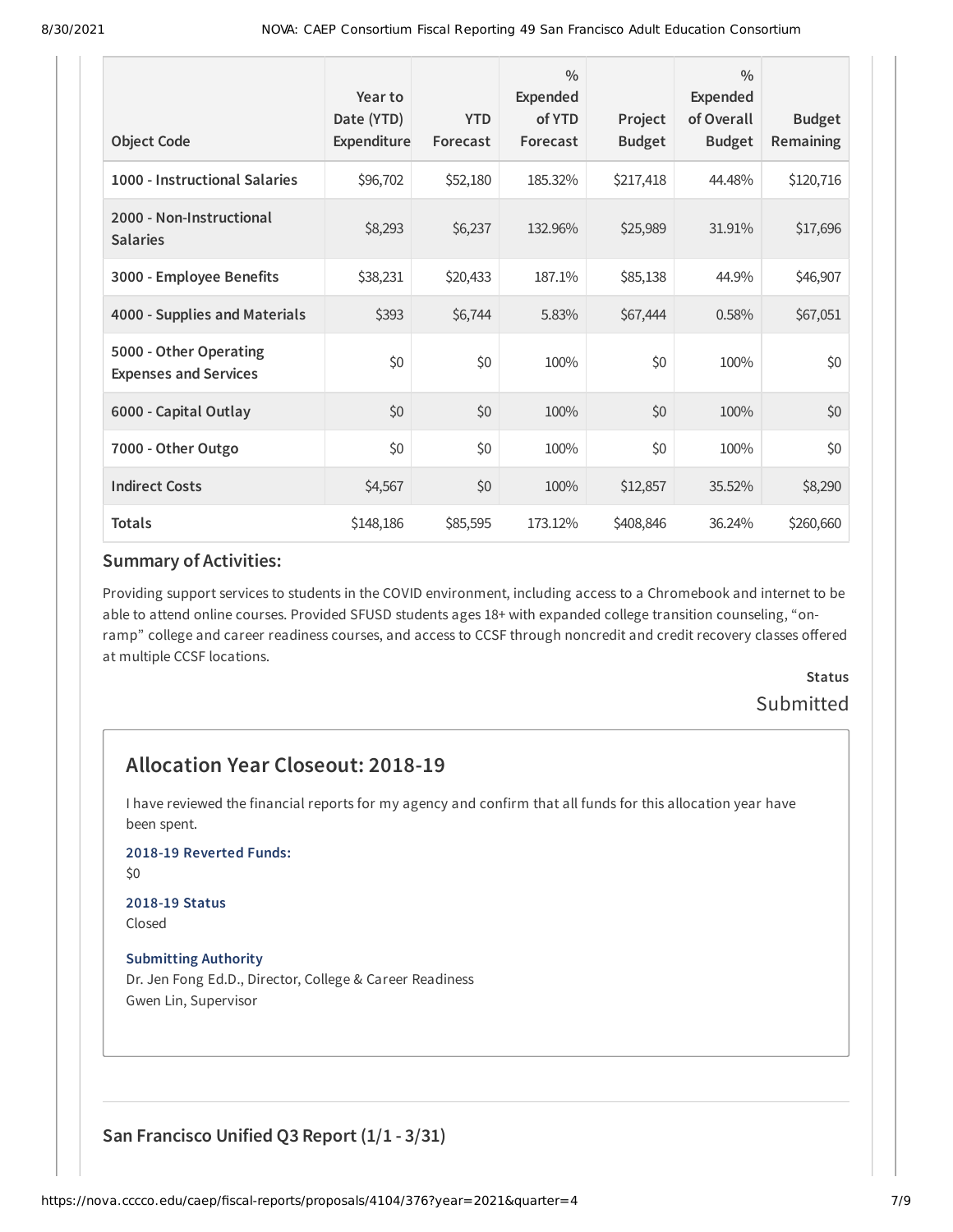| <b>Object Code</b>                                     | Year to<br>Date (YTD)<br>Expenditure | <b>YTD</b><br>Forecast | $\frac{0}{0}$<br>Expended<br>of YTD<br>Forecast | Project<br><b>Budget</b> | $\frac{0}{0}$<br><b>Expended</b><br>of Overall<br><b>Budget</b> | <b>Budget</b><br><b>Remaining</b> |
|--------------------------------------------------------|--------------------------------------|------------------------|-------------------------------------------------|--------------------------|-----------------------------------------------------------------|-----------------------------------|
| 1000 - Instructional Salaries                          | \$139,062                            | \$52,180               | 266.5%                                          | \$217,418                | 63.96%                                                          | \$78,356                          |
| 2000 - Non-Instructional<br><b>Salaries</b>            | \$8,293                              | \$6,237                | 132.96%                                         | \$25,989                 | 31.91%                                                          | \$17,696                          |
| 3000 - Employee Benefits                               | \$53,197                             | \$20,433               | 260.35%                                         | \$85,138                 | 62.48%                                                          | \$31,941                          |
| 4000 - Supplies and Materials                          | \$393                                | \$26,978               | 1.46%                                           | \$67,444                 | 0.58%                                                           | \$67,051                          |
| 5000 - Other Operating<br><b>Expenses and Services</b> | \$0                                  | \$0                    | 100%                                            | \$0                      | 100%                                                            | \$0                               |
| 6000 - Capital Outlay                                  | \$0                                  | \$0                    | 100%                                            | \$0                      | 100%                                                            | \$0                               |
| 7000 - Other Outgo                                     | \$0                                  | \$0                    | 100%                                            | \$0                      | 100%                                                            | \$0                               |
| <b>Indirect Costs</b>                                  | \$6,390                              | \$0                    | 100%                                            | \$12,857                 | 49.7%                                                           | \$6,467                           |
| <b>Totals</b>                                          | \$207,335                            | \$105,828              | 195.92%                                         | \$408,846                | 50.71%                                                          | \$201,511                         |

## **Summary of Activities:**

Providing support services to students in the COVID environment, including access to a Chromebook and internet to be able to attend online courses. Provided SFUSD students ages 18+ with expanded college transition counseling, "onramp" college and career readiness courses, and access to CCSF through noncredit and credit recovery classes offered at multiple CCSF locations.

> **Status Submitted**

**San Francisco Unified Q4 Report (4/1 - 6/30)**